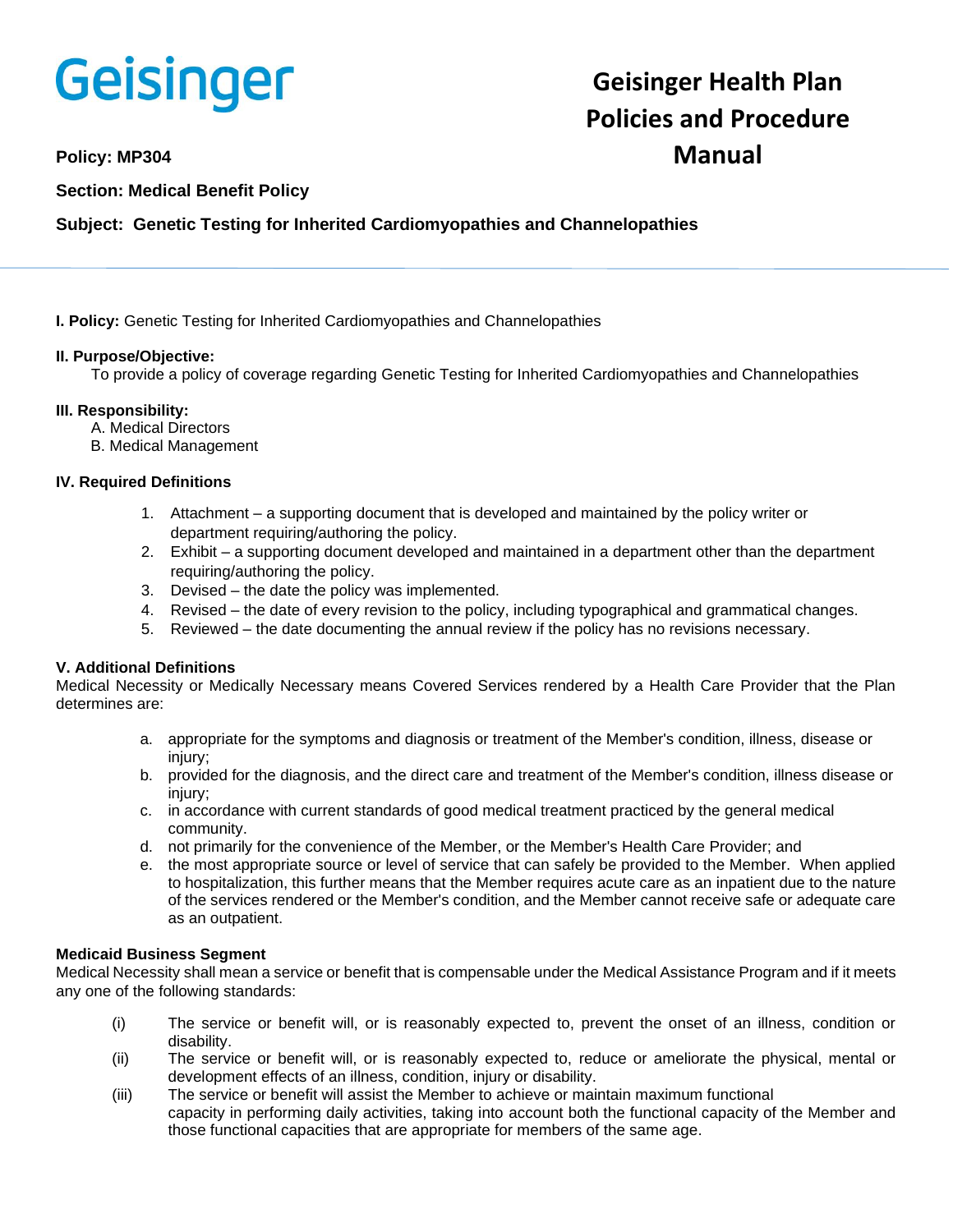**DESCRIPTION:** Cardiomyopathies are diseases of the heart muscle**.** Cardiac channelopathies are disorders involving cardiac cells membranes that allow passage of specific ions. These pathways regulate the flow of ions through the cells and are necessary to conduct electrical impulses across the heart. Cardiac channelopathies include long QT syndrome (LQTS), Brugada syndrome (BrS) (also referred to as sudden unexpected nocturnal death syndrome), short QT syndrome (SQTS) and Catecholaminergic Polymorphic Ventricular Tachycardia (CPVT). Cardiac channelopathies are characterized by delayed repolarization of the myocardium and QT interval alteration, resulting in increased risk for syncope, seizures, and sudden cardiac death (SCD) in the setting of a structurally normal heart and otherwise healthy individual.

**INDICATIONS:** When ordered by a cardiologist/electrophysiologist, medical geneticist, or board-certified and licensed (where required) genetic counselor, the following tests are considered to be medically necessary:

# **Long QT Syndrome**

Genetic testing in patients with suspected congenital long QT syndrome (LQTS) may be considered medically necessary for the following indications:

Individuals who do not meet the clinical criteria for LQTS (i.e., Schwartz score\* less than 4), but who have any of the following:

- a first, second, or third-degree relative with a known LQTS mutation; or
- a first, second, or third-degree relative diagnosed with LQTS by clinical means but in whom the genetic status is unavailable; or
- signs and/or symptoms indicating a moderate-to-high pretest probability (i.e. Schwartz score of 2-3) of LQTS.

# **Short QT Syndrome**

Genetic testing in patients with suspected congenital long QT syndrome (LQTS) may be considered medically necessary for the following indications:

- members with signs and/or symptoms of SQTS, but a definitive diagnosis cannot be made without genetic testing; or
- members who do not meet the clinical criteria for SQTS but who have a first, second, or third-degree relative with a known LQTS mutation

# **Catecholaminergic Polymorphic Ventricular Tachycardia**

Genetic testing for catecholaminergic polymorphic ventricular tachycardia (CPVT) may be considered medically necessary for members who do not meet the clinical criteria for CPVT but who have:

- a first, second, or third-degree relative with a known CPVT mutation; or
- a first, second, or third-degree relative diagnosed with CPVT by clinical means but in whom the genetic status is unavailable; or
- signs and/or symptoms indicate a moderate-to-high pretest probability of CPVT

# **Brugada Syndrome**

Genetic testing for Brugada syndrome (BrS) is considered medically necessary when documentation in the medical record indicates that all of the following criteria are met:

- The member has a type 1 Brugada ECG pattern that appears spontaneously or after the administration of an antiarrhythmic drug; or
- The member has one of the following:
	- o A first or second- degree relative with a known BrS mutation; or
	- o A first or second-degree relative with sudden death due to BrS; or
	- $\circ$  For the purposes of identifying a BrS mutation that can be used for family-specific screening in at-risk blood relatives.

# **Left Ventricular Noncompaction**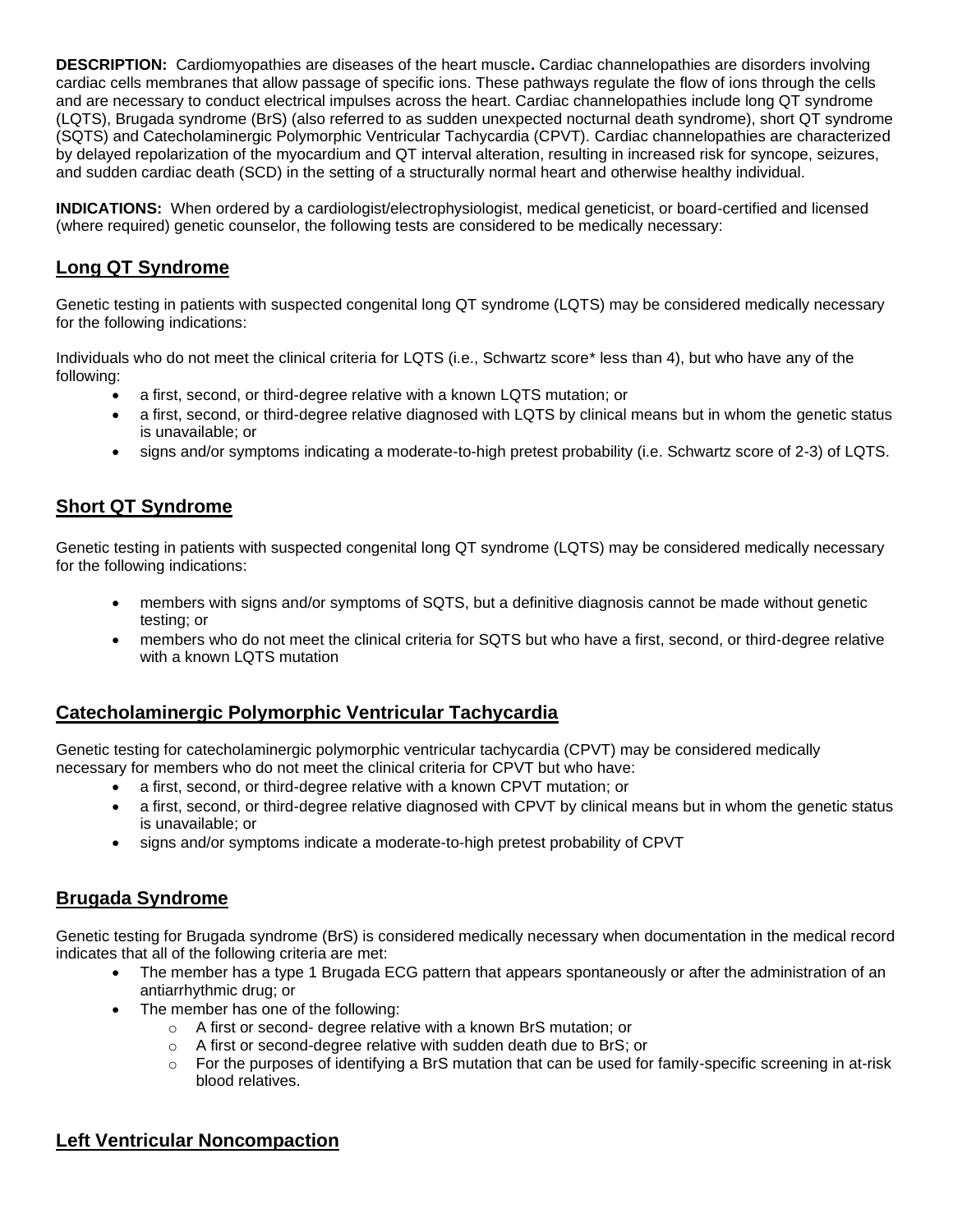Genetic testing for left ventricular noncompaction (LVNC) is considered medically necessary when:

- signs and/or symptoms consistent with LVNC are present, but a definitive diagnosis cannot be made without genetic testing; or
- a first, second, or third-degree relative has a known LVNC mutation.

## **Hypertrophic Cardiomyopathy**

Genetic testing for hypertrophic cardiomyopathy (HCM) is considered medically necessary when:

• members are at risk for development of HCM due to a first-degree relative with established HCM and a known pathogenic gene mutation is present.

# **Dilated Cardiomyopathy**

Genetic testing for dilated cardiomyopathy is considered medically necessary for members who:

- have dilated cardiomyopathy and significant cardiac conduction disease (i.e. first-, second, or third-degree heart block); or
- have one or more family members who experienced sudden cardiac death or developed unexplained heart failure before age 60.

Genetic testing for a known familial mutation associated with dilated cardiomyopathy is considered medically necessary in asymptomatic first, second, or third-degree relatives of a proband.

# **Restrictive Cardiomyopathy**

Genetic testing for a known familial mutation associated with restrictive cardiomyopathy (RCM) is considered medically necessary in asymptomatic first, second, or third-degree relative of a proband.

# **Right Ventricular Cardiomyopathy**

Genetic testing for arrhythmogenic right ventricular cardiomyopathy (ARVC) is considered medically necessary:

- When signs and/or symptoms consistent with ARVC are present, but a definitive diagnosis cannot be made without genetic testing; or
- Member has a first, second, or third-degree relative with a known ARVC mutation.

# **\*Swartz Score Calculator for Clinical Diagnosis of Long QT Syndrome**

| <b>Findings</b>                       |                                                                       |                                                                               | <b>Points</b> |
|---------------------------------------|-----------------------------------------------------------------------|-------------------------------------------------------------------------------|---------------|
| ECG $1$                               | QTc <sup>2</sup>                                                      | $≥480$ ms                                                                     | 3             |
|                                       |                                                                       | $=460-479$ ms                                                                 | 2             |
|                                       |                                                                       | $=450-459$ ms (in males)                                                      |               |
|                                       |                                                                       | ≥480 ms during 4 <sup>th</sup> minute of recovery from exercise stress test 1 |               |
|                                       | Torsade de pointes                                                    |                                                                               | 2             |
|                                       | T wave alternans                                                      |                                                                               | 1             |
|                                       | Notched T wave in 3 leads                                             |                                                                               | 1             |
|                                       | Low heart rate for age                                                |                                                                               | 0.5           |
| Clinical history Syncope <sup>3</sup> | With stress<br>Without stress                                         |                                                                               | 2             |
|                                       |                                                                       |                                                                               | 1             |
| <b>Family history</b>                 | Family member(s) with definite LQTS                                   |                                                                               | 1             |
|                                       | Unexplained sudden cardiac death at age <30 years in immediate family |                                                                               |               |
| <b>Total score</b>                    |                                                                       |                                                                               |               |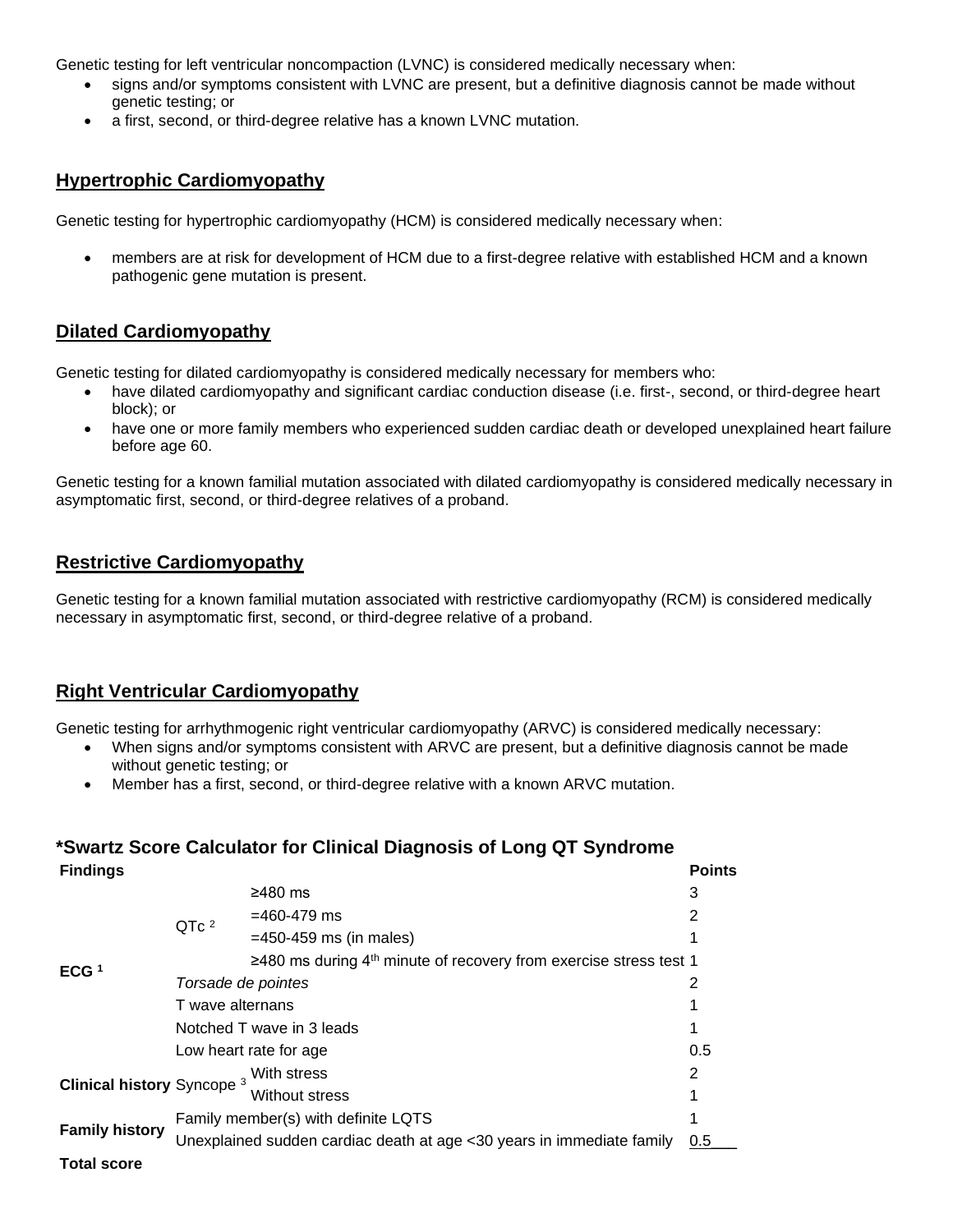Adapted from: Schwartz PJ, Crotti L. QTc behavior during exercise and genetic testing for the long-QT syndrome. Circulation. 2011;124:2181–4

Scoring:

- ≤1.0 point = low probability of LQTS
- 1.5-3.0 points = intermediate probability of LQTS
- ≥3.5 points = high probability of LQTS

## **EXCLUSIONS:**

Genetic testing for inherited cardiomyopathies and channelopathies not meeting the criteria described above is considered to be experimental, investigational or unproven and therefore NOT COVERED. There is insufficient evidence in the published, peer-reviewed medical literature to support the use of this protesting outside of the indications listed above.

## **CODING ASSOCIATED WITH:**

#### **The coding listed in this document may not represent the comprehensive range of codes that may be associated with this service.**

- 81280 Long QT Syndrome gene analysis (eg, KCNQ1, KCNH2, SCN5A, KCNE1, KCNE2, KCNJ2, CACNA1C, CAV3, SCN4B, AKAP, SNTA1, and ANK2); full sequence analysis
- 81281 Long QT Syndrome gene analysis (eg, KCNQ1, KCNH2, SCN5A, KCNE1, KCNE2, KCNJ2, CACNA1C, CAV3, SCN4B, AKAP, SNTA1, and ANK2); known familial sequence variant
- 81282 Long QT Syndrome gene analysis (eg, KCNQ1, KCNH2, SCN5A, KCNE1, KCNE2, KCNJ2, CACNA1C, CAV3, SCN4B, AKAP, SNTA1, and ANK2); duplication / deletion variants
- 81413 (Cardiac ion channelopathies (eg, Brugada syndrome, long QT syndrome, short QT syndrome, catecholaminergic polymorphic ventricular tachycardia); genomic sequence analysis panel, must include sequencing of at least 10 genes, including ANK2, CASQ2, CAV3, KCNE1, KCNE2, KCNH2, KCNJ2, KCNQ1, RYR2, and SCN5A)
- 81414 (Cardiac ion channelopathies (eg, Brugada syndrome, long QT syndrome, short QT syndrome, catecholaminergic polymorphic ventricular tachycardia); duplication/deletion gene analysis panel, must include analysis of at least 2 genes, including KCNH2 and KCNQ1)
- 81439 Hereditary cardiomyopathy (eg, hypertrophic cardiomyopathy, dilated cardiomyopathy, arrhythmogenic right ventricular cardiomyopathy), genomic sequence analysis panel, must include sequencing of at least 5 cardiomyopathy-related genes
- 0231U CACNA1A (calcium voltage-gated channel subunit alpha 1A) (eg, spinocerebellar ataxia), full gene analysis, including small sequence changes in exonic and intronic regions, deletions, duplications, short tandem repeat (STR) gene expansions, mobile element insertions, and variants in non-uniquely mappable regions
- 0237U Cardiac ion channelopathies (eg, Brugada syndrome, long QT syndrome, short QT syndrome, catecholaminergic polymorphic ventricular tachycardia), genomic sequence analysis panel including ANK2, CASQ2, CAV3, KCNE1, KCNE2, KCNH2, KCNJ2, KCNQ1, RYR2, and SCN5A, including small sequence changes in exonic and intronic regions, deletions, duplications, mobile element insertions, and variants in non-uniquely mappable regions

## **LINE OF BUSINESS:**

**Eligibility and contract specific benefit limitations and/or exclusions will apply. Coverage statements found in the line of business specific benefit document will supercede this policy.**

## **REFERENCES:**

Kapplinger JD, Tester DJ, Alders M, et al. An international compendium of mutations in the SCN5A-encoded cardiac sodium channel in patients referred for Brugada syndrome genetic testing. Heart Rhythm. 2010;7(1):33-46.

Probst V, Veltmann C, Eckardt L, et al. Long-term prognosis of patients diagnosed with Brugada syndrome: results from the FINGER Brugada Syndrome Registry. Circulation. 2010;121(5):635-643

Priori SG, Napolitano C, Gasparini M, et al. Natural history of Brugada syndrome: insights for risk stratification and management. Circulation. 2002;105(11):1342-1347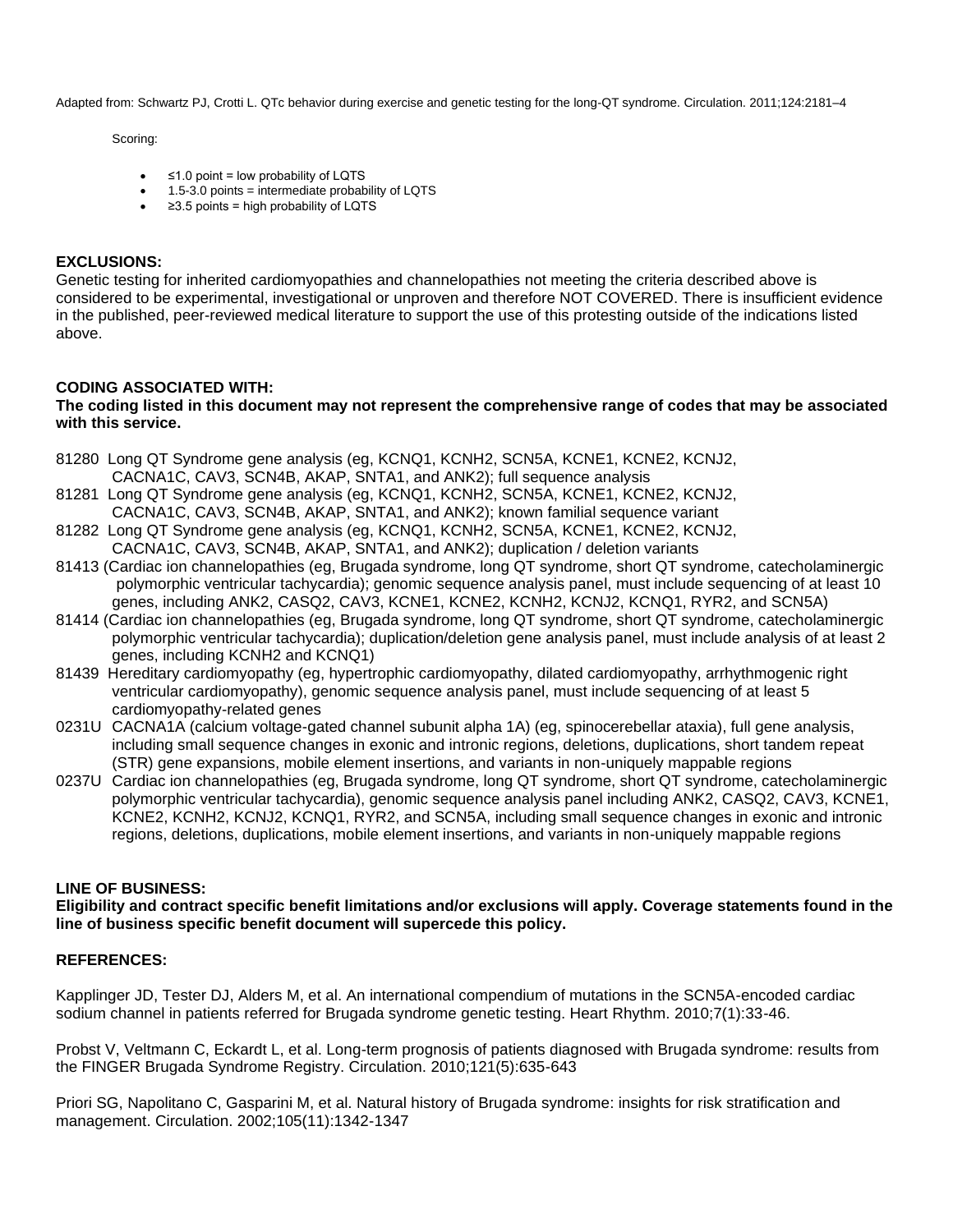Bai R, Napolitano C, Bloise R, Monteforte N, Priori SG. Yield of genetic screening in inherited cardiac channelopathies: how to prioritize access to genetic testing. Circ Arrhythm Electrophysiol. 2009;2(1):6-15

Sacher F, Probst V, Iesaka Y, et al. Outcome after implantation of a cardioverter-defibrillator in patients with Brugada syndrome: a multicenter study. Circulation. 2006;114(22):2317-2324

Sinner MF, Pfeufer A, Akyol M, et al. The non-synonymous coding IKr-channel variant KCNH2-K897T is associated with atrial fibrillation: results from a systematic candidate gene-based analysis of KCNH2 (HERG). Eur Heart J. 2008;29(7):907-914.

Goldenberg I, Moss AJ, Bradley J, et al. Long-QT syndrome after age 40. Circulation. 2008;117(17):2192-2201

Sauer AJ, Moss AJ, McNitt S, et al. Long QT syndrome in adults. J Am Coll Cardiol. 2007;49(3):329-337.

Moss AJ, Shimizu W, Wilde AA, et al. Clinical aspects of type-1 long-QT syndrome by location, coding type, and biophysical function of mutations involving the KCNQ1 gene. Circulation. 2007;115(19):2481-2489

Phillips KA, Ackerman MJ, Sakowski J, Berul CI. Cost-effectiveness analysis of genetic testing for familial long QT syndrome in symptomatic index cases. Heart Rhythm. 2005;2(12):1294-1300

Postma AV, Denjoy I, Kamblock J, et al. Catecholaminergic polymorphic ventricular tachycardia: RYR2 mutations, bradycardia, and follow up of the patients. J Med Genet. 2005;42(11):863-870.

Priori SG, Napolitano C, Memmi M, et al. Clinical and molecular characterization of patients with catecholaminergic polymorphic ventricular tachycardia. Circulation. 2002;106(1):69-74.

Medeiros-Domingo A, Bhuiyan ZA, Tester DJ, et al. The RYR2-encoded ryanodine receptor/calcium release channel in patients diagnosed previously with either catecholaminergic polymorphic ventricular tachycardia or genotype negative, exercise-induced long QT syndrome: a comprehensive open reading frame mutational analysis. J Am Coll Cardiol. 2009;54(22):2065-2074.

di Barletta MR, Viatchenko-Karpinski S, Nori A, et al. Clinical phenotype and functional characterization of CASQ2 mutations associated with catecholaminergic polymorphic ventricular tachycardia. Circulation. 2006;114(10):1012-1019.

Zipes DP, Camm AJ, Borggrefe M, et al.; American College of Cardiology/American Heart Association Task Force; European Society of Cardiology Committee for Practice Guidelines; European Heart Rhythm Association; Heart Rhythm Society. ACC/AHA/ESC 2006 Guidelines for Management of Patients With Ventricular Arrhythmias and the Prevention of Sudden Cardiac Death: a report of the American College of Cardiology/American Heart Association Task Force and the European Society of Cardiology Committee for Practice Guidelines (writing committee to develop Guidelines for Management of Patients With Ventricular Arrhythmias and the Prevention of Sudden Cardiac Death): developed in collaboration with the European Heart Rhythm Association and the Heart Rhythm Society. Circulation. 2006;114(10):e385-e484.

Tester DJ, Will ML, Haglund CM, Ackerman MJ. Compendium of cardiac channel mutations in 541 consecutive unrelated patients referred for long QT syndrome genetic testing. Heart Rhythm. 2005;2(5):507-517.

Tester DJ, Salisbury BA, Carr JL, et al. The effect of mutation class on QTC in unrelated patients referred for the FamilionTM genetic test for long QT syndrome. Presented at: Heart Rhythm Society 28th Annual Scientific Sessions; May 9-12, 2007; Colorado, AZ. Abstract AB28-2. Heart Rhythm Society. Scientific Sessions. Past Meetings. Heart Rhythm 2007. Abstracts. Search: author (requires registration). Available at: [http://www.abstracts2view.com/hrs07/sessionindex.php.](http://www.abstracts2view.com/hrs07/sessionindex.php)

Tester DJ, Salisbury BA, Carr JL, et al. Clinical phenotype and the yield of the FamilionTM genetic test for congenital long QT syndrome. Presented at: Heart Rhythm Society 28th Annual Scientific Sessions; May 9-12, 2007; Colorado, AZ. Abstract AB10-3. Heart Rhythm Society. Scientific Sessions. Past Meetings. Heart Rhythm 2007. Abstracts. Search: author (requires registration). Available at: [http://www.abstracts2view.com/hrs07/sessionindex.php.](http://www.abstracts2view.com/hrs07/sessionindex.php)

Phillips KA, Ackerman MJ, Sakowski J, Berul CI. Cost-effectiveness analysis of genetic testing for familial long QT syndrome in symptomatic index cases. Heart Rhythm. 2005;2(12):1294-1300.